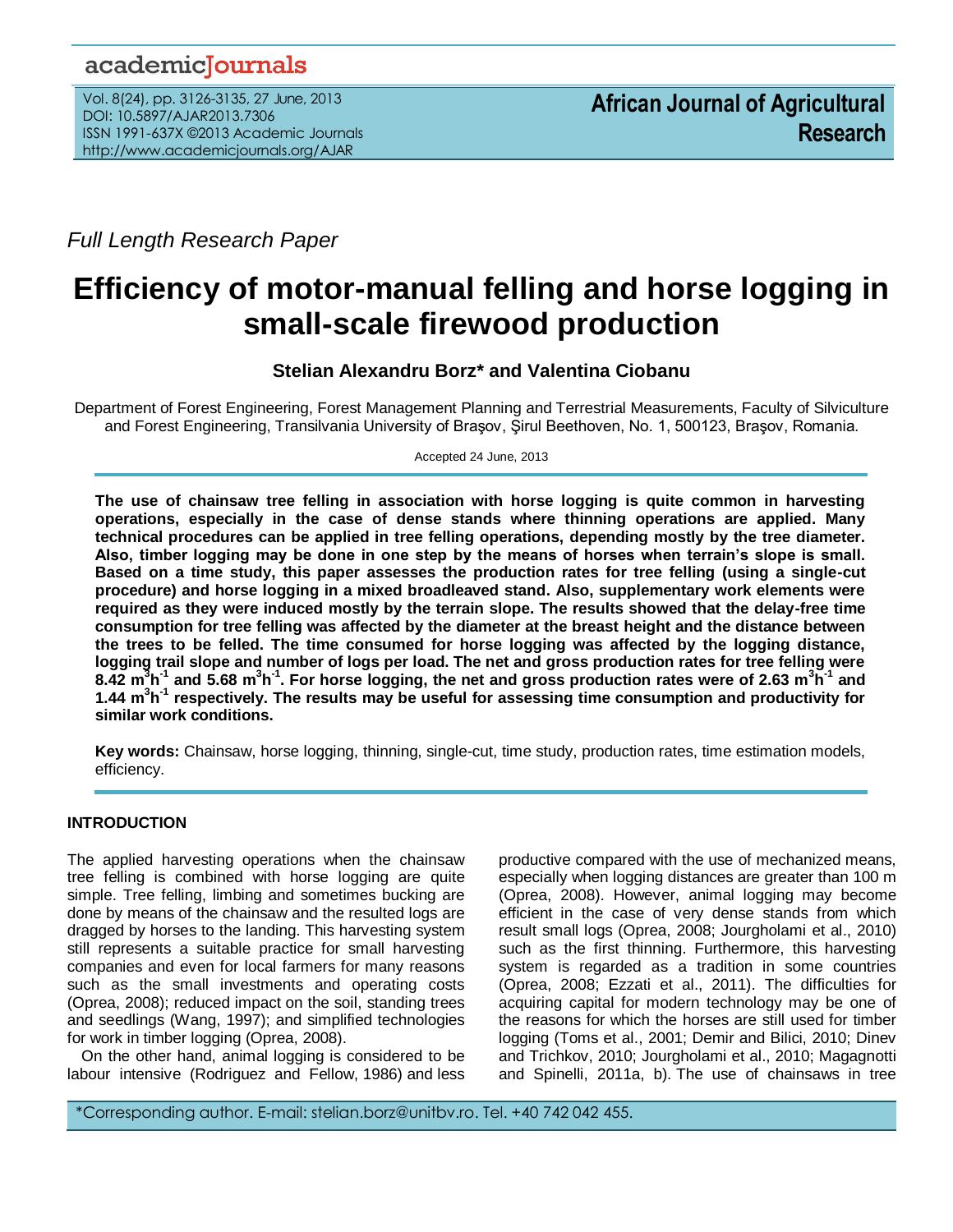felling operations was sometimes regarded as being more advantageous by comparison with other alternative means (Behjou et al., 2009; Spinelli and Magagnotti, 2011a). Their widespread use may be also the consequence of difficult terrain conditions or ecological constraints, situations in which the use of harvesters or fellers becomes technically impossible (Behjou et al., 2009). The studies done so far for tree felling using chainsaws targeted, mostly, the assessment of time consumption, production rates and costs (Brock et al., 1986; Kluender and Stokes, 1996; Lortz et al., 1997; Hartsough et al., 2001; Wang et al., 2004; Ligné et al., 2005; Ghaffarian and Shobani, 2007; Behjou et al., 2009; Mousavi et al., 2011; Çalışkan, 2012; Ghaffarian et al., 2012) by considering the intervention type, harvested species, terrain conditions, chainsaw type and the applied technical procedures for tree felling. As relevant predictors for time consumption in tree felling operations reported were, the diameter at the breast height (Kluender and Stokes, 1996; Lortz et al., 1997; Wang et al., 2004; Spinelli et al., 2006; Ghaffarian and Sobhani, 2007; Behjou et al., 2009; Mousavi et al., 2011; Çalışkan, 2012; Ghaffarian et al., 2012), tree volume (Brock et al., 1986), extraction intensity (Kluender and Stokes, 1996; Lortz et al., 1997) and the slope of trails between the trees (Mousavi et al., 2011).

Logging with several animal species was studied under different conditions. Jourgholami et al. (2010) studied the timber extraction with mules in Iran and showed that the delays were responsible for about 20% from the total work time. Also, they showed that by increasing the load volume per turn, the resulted time consumption for logging will be generally greater when logging uphill. They reported production rates of 1.0 - 1.5  $\mathrm{m}^3\mathrm{h}^{\text{-}1}$ , for loads of 0.1 - 0.3  $m^3$  and logging distances of 50 - 350 m. Jourgholami (2012) stated that the use of mules in logging involves an intensive labour level. Another study regarding the horse logging was realized by Magagnotti and Spinelli (2011b). Following their research which was done for two distinct situations (one man crew and two men crew) the authors stated that the production rate was 1.5 times greater in the second case  $(2.6 \text{ m}^3 \text{h}^{\text{-}1})$  and  $(1.73 \text{ m}^3 \text{h}^{-1})$  in the first case.

Compared with the alternative logging means (for example skidders), horse logging may produce improved overall economic effects due to the reduced impact (McNamara, 1983; McNamara and Kaufman, 1985). Additionally, in selective cuttings, the use of horses for logging operations may be superior to skidders when environmental concerns are considered (Wang, 1997). When thought in the context of fossil fuel depletion, it is good to know that the renewable energy inputs is far superior in case of horse use by comparison with tractors (Rydberg and Jansén, 2002). However, available information regarding the utilization and productivity of animal logging is still very limited (Jourgholami et al., 2010).

This study focused on developing time prediction models and production rates for tree felling and logging using the chainsaw-horse logging system, for firewood production in thinning conditions. Consequently, the objectives of the study were to:

(1) Develop time estimation models for tree felling and tree logging using chainsaws horses,

(2) Calculate the production rates for the two operations and,

(3) Emphasize the time distribution on work elements for the two operations.

#### **MATERIALS AND METHODS**

#### **Study location**

The research was carried out in the forest compartment No. 59 of Şinca Management Unit administrated by Pădurile Şincii Forest District. The mentioned forest compartment is located at 45° 41' 60'' N - 25° 09' 00'' E near Şinca Nouă village, Braşov County Romania. The area of the stand was of 6.5 hectares. The average altitude was 850 m (690 - 960 m) and the average slope was 47%. The investigated forest stand was an even-aged broadleaved forest composed of beech, hornbeam and birch with an average breast diameter of 12.8 cm. The average volume per tree (for trees to be harvested) was of 0.150  $m^3$  and the total volume to be harvested was of 74  $\text{m}^3$ . The applied silvicultural system consisted in thinning, whereas the applied harvesting method was tree-length. All harvested wood was designated for the production of firewood assortments. Field study was carried out in the spring of 2013 (February and March). Tree felling was done by the means of a Husqvarna H55 chainsaw (Figure 1) whereas the logging was done by three crews each consisting from one horse and the necessary auxiliary materials (Figure 2).

#### **Data collection**

Two field crews collected the data. One crew collected data for tree felling operations and the other crew collected data for horse logging operations. A number of 413 work cycles were collected for tree felling and a number of 47 work cycles were collected for horse logging. In both cases the continuous time study method was used. Each felling and horse logging cycles were divided in subsequent work and time elements (Table 1). Tree processing was done by another worker. Non-work time consisted mostly of delays whereas the supportive time consisted of chainsaw refuelling, chain sharpening and chainsaw repairing. All these time categories were collected during the field study.

Independent variables for the tree felling and horse logging cycle time, including the diameters and lengths for each log, were collected during the field study (Table 1). Due to dispersed location of the logs it was required that bunching be done manually. Also, logs' stacking at landing was done manually. Additional data regarding the number of stops for rest during the travel loaded work element as well as non-work time (delays) and supportive time was documented in the field.

#### **Data analysis**

Data regarding the volumes per felled trees was obtained from local production tables based on tree height, breast diameter and species; whereas in the case of horse logging, data regarding the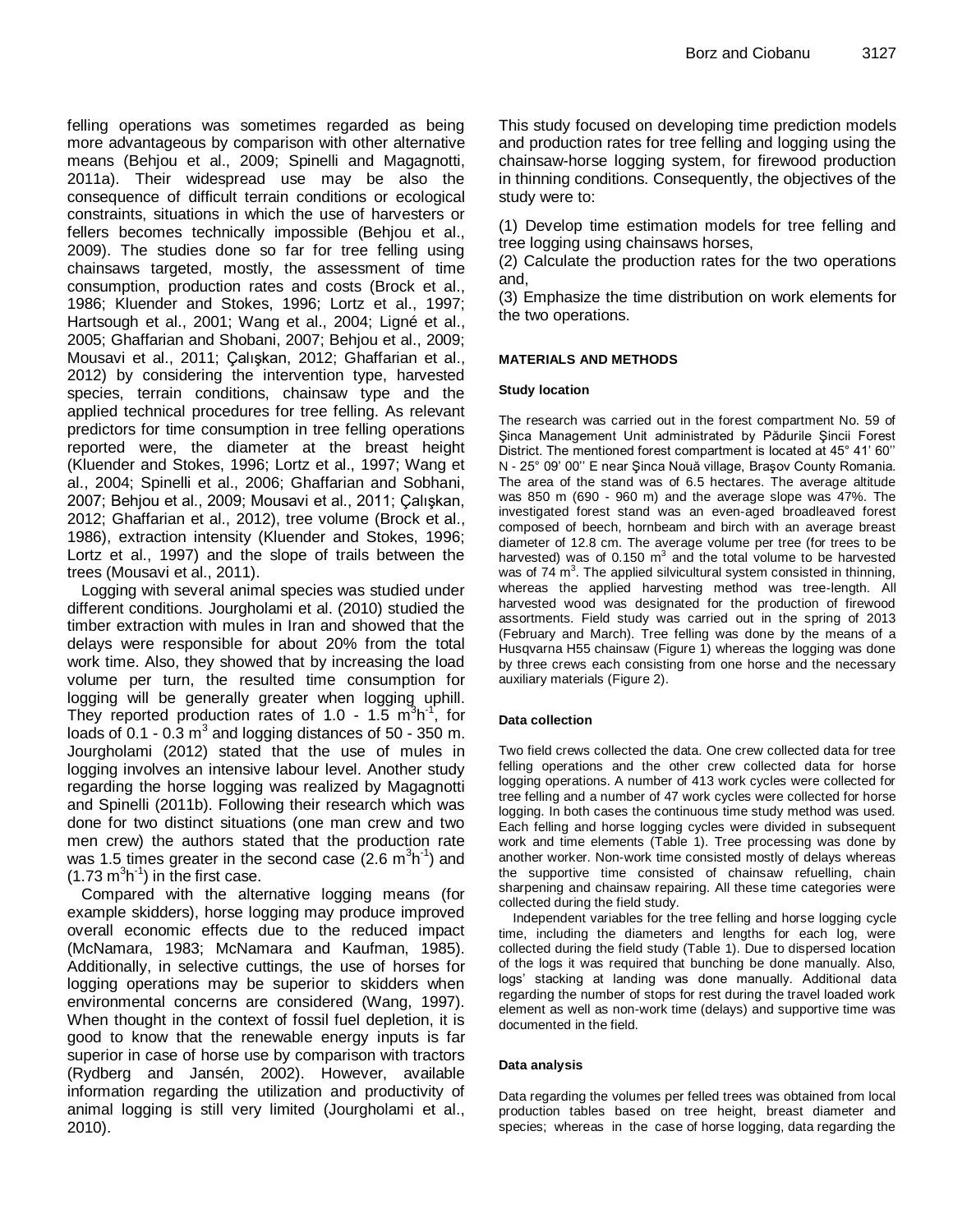

**Figure 1.** Tree felling using the single-cut procedure.



**Figure 2.** Logging using horses.

volumes per logs was computed based on the diameters and lengths recorded in the field. Data analysis was done according to the recommendations of IUFRO (Björheden et al., 1995) and the GOOD PRACTICE GUIDELINES FOR BIOMASS PRODUCTION STUDIES (Acuna et al., 2012). Time consumption estimation models were developed by the means of stepwise backward regression technique. Thus, in both cases were developed maximal models including all predictor variables collected in the field.

At each analysis step, variables which were not significant at the chosen confidence threshold were excluded, reformulating this way a new model. The net and gross production rates for tree felling and horse logging operations were calculated based on the time study data and the realized production. Three elements were used for calculus purposes, such as: total work time, delay-free time and the amount of processed wood. The net production rate was calculated by dividing the amount of felled (logged) wood by delay-free time whereas the gross production rate was obtained by dividing the amount of felled (logged) wood by total time. In the case of tree felling, production rate curves were developed for average conditions regarding the walking distance between trees, by using the average distance between trees as constant. Thus, by using the values for tree volumes (in range of this study), and time consumption equations developed for tree felling (delay-free as well as total time) and by dividing the volume of tree to the amount of time (for different tree volumes) production curves were obtained. The same procedure was used for developing production curves for horse logging in conditions in which the load volume was considered constant (average load volume as resulted from field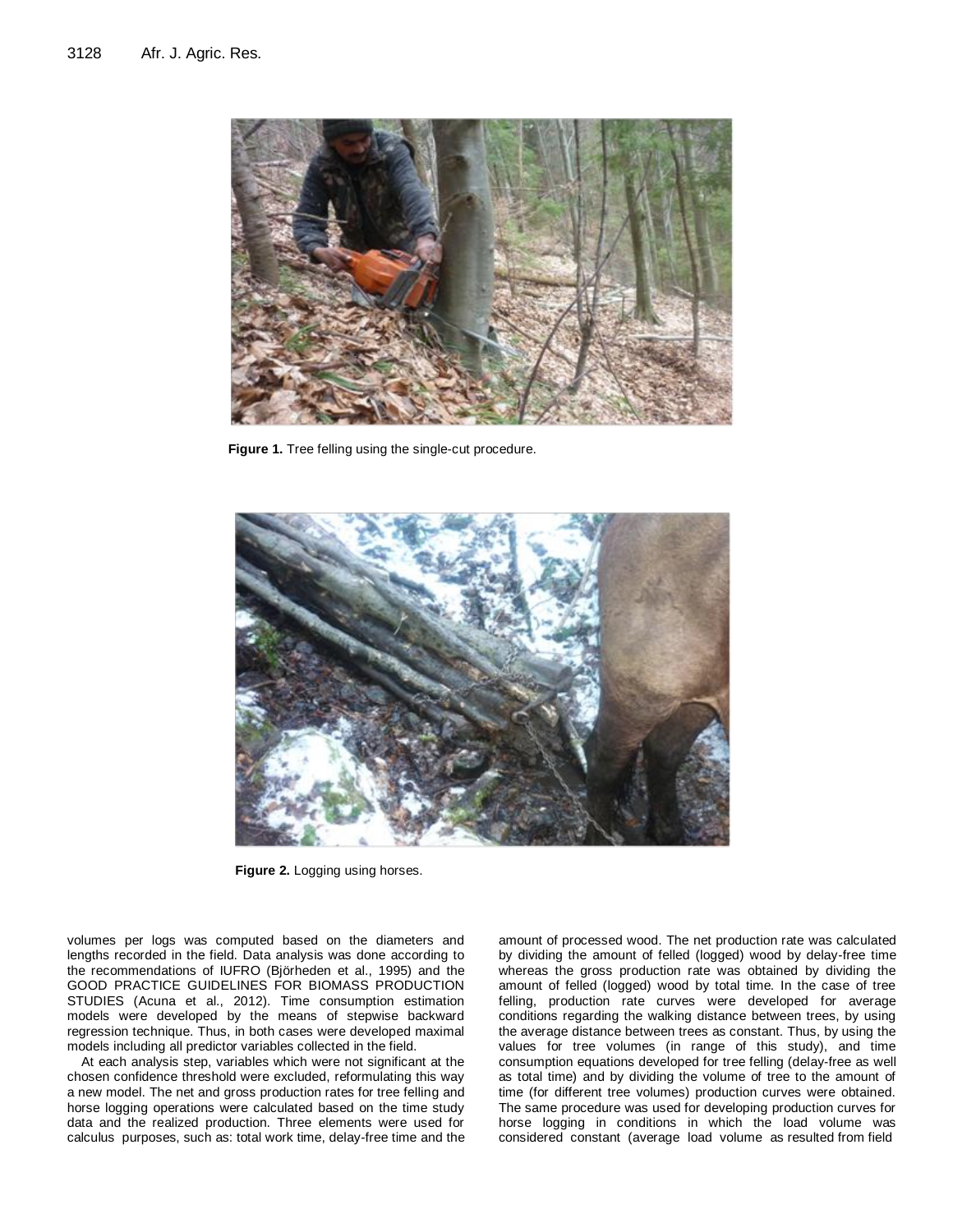| Work and time elements     |                  | Independent variables     |     |
|----------------------------|------------------|---------------------------|-----|
| <b>Tree felling</b>        |                  |                           |     |
| Walk to tree               | wt <sub>t</sub>  | Distance between trees    | wd  |
| Acquire                    | $a_t$            | Diameter at stump height  | dsh |
| Cut                        | $C_t$            | Diameter at breast height | dbh |
| Fell                       | $f_t$            | Tree height               | th  |
| Unhook                     | tu <sub>t</sub>  |                           |     |
|                            |                  |                           |     |
| Horse logging              |                  |                           |     |
| Travel empty               | $te_t$           | Logging distance          | ld  |
| Logs attachment            | $Ia_t$           | Trail slope               | ts  |
| Travel loaded              | tŀ               | Number of logs per load   | nl  |
| Load detachment at landing | ldl <sub>t</sub> | Volume of the load        | vl  |
|                            |                  | Length of the load        | II  |

**Table 1.** Description of work elements and independent variables for chainsaw felling and horse logging work cycles.

#### **Bunching at felling area and stacking at landing**

| Logs bunching at the felling area | lb,  |  |
|-----------------------------------|------|--|
| Logs stacking at landing          | lslı |  |



**Figure 3.** Time distribution for tree felling operation.

data).

## **RESULTS**

## **Tree felling**

A peculiarity of this study consists of the application of a single-cut procedure for tree felling. This was facilitated

by the generally small diameters of the trees to be felled. During the felling operations, some technical problems interfered and they were mostly related to the increased density of the stand and the cutting procedure. Thus, in felling operations, situations appeared frequently such as, after the cutting, tree felled on a standing tree. Solving these problems took about 9% from the total work place time (Figure 3).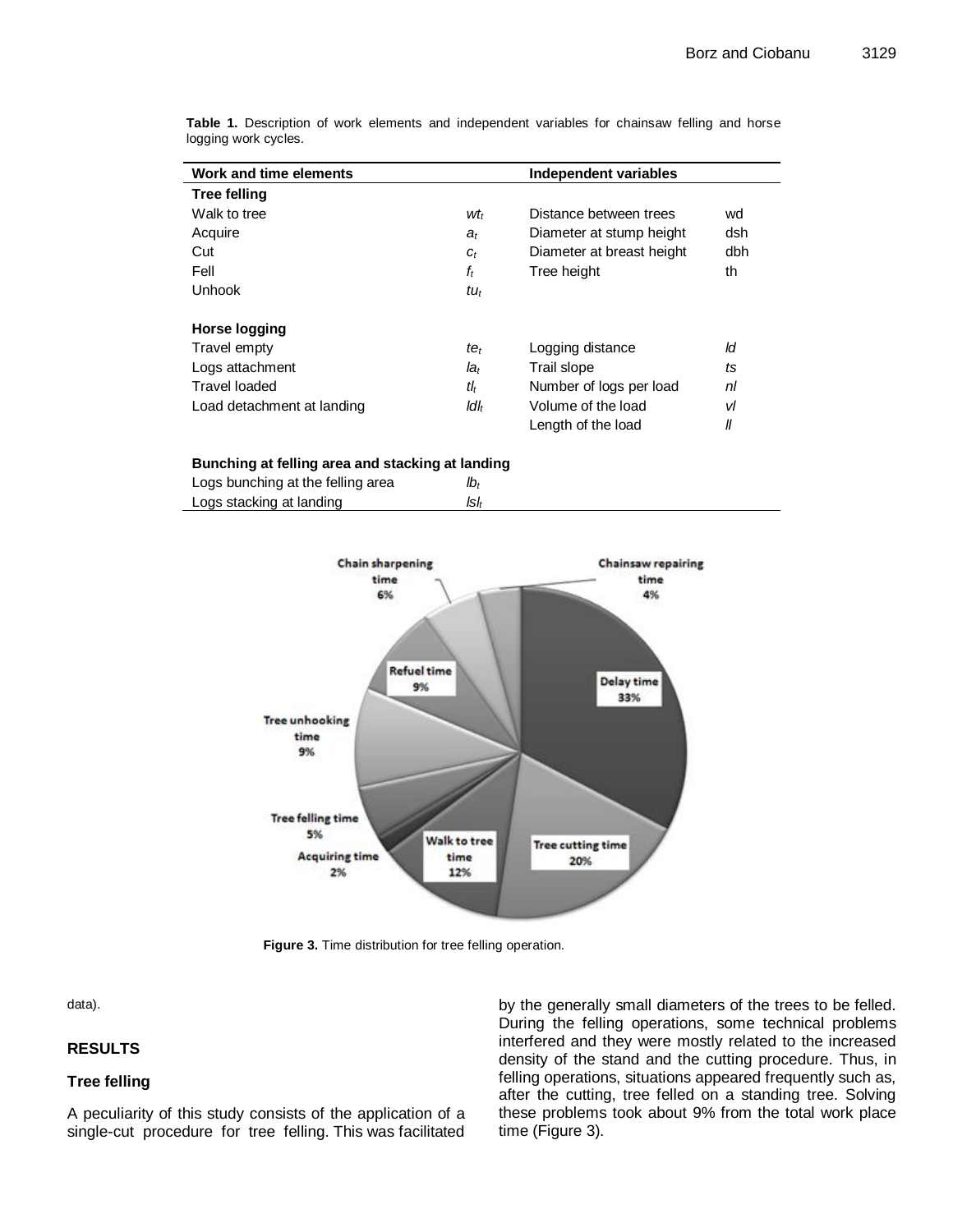**Table 2.** Descriptive statistics for tree felling work conditions.

|                                               | Descriptive statistic |                |        |       |                   |  |  |
|-----------------------------------------------|-----------------------|----------------|--------|-------|-------------------|--|--|
| <b>Parameter</b>                              | <b>Minimum</b>        | <b>Maximum</b> | Median | Range | Mean $\pm$ sd     |  |  |
| Diameter at the stump height - dsh (cm)       | 8                     | 37             | 16.00  | 29    | $17.13 \pm 6.13$  |  |  |
| Diameter at the breast height - dsb (cm)      | 5                     | 30             | 12.00  | 25    | $13.11 \pm 5.01$  |  |  |
| Tree height $-th$ (m)                         | 7.5                   | 28.7           | 16.00  | 21.2  | $16.48 \pm 3.44$  |  |  |
| Tree volume $-$ tv (m <sup>3</sup> )          | 0.019                 | 0.858          | 0.096  | 0.839 | $0.150 \pm 0.130$ |  |  |
| Distance between trees to be felled – $wd(m)$ | 0.0                   | 30.0           | 3.5    | 30.0  | $5.0 + 5.21$      |  |  |

**Table 3.** Descriptive statistics for tree felling time consumptions.

| <b>Parameter</b>                            | Descriptive statistic |                |        |       |                   |  |
|---------------------------------------------|-----------------------|----------------|--------|-------|-------------------|--|
|                                             | <b>Minimum</b>        | <b>Maximum</b> | Median | Range | Mean $\pm$ sd     |  |
| Walking to tree time $- w t_t(s)$           |                       | 213            | 6.00   | 212   | $11.74 \pm 18.68$ |  |
| Acquiring time $ a_t$ (s)                   |                       | 3              | 2.00   | 2     | $1.63 + 0.60$     |  |
| Cutting time $-c_t$ (s)                     | 3                     | 219            | 13.00  | 216   | 18.64±19.32       |  |
| Tree felling time $ tf_t$ (s)               | 3                     | 10             | 5.00   |       | $4.85 \pm 1.08$   |  |
| Tree unhooking time $-$ tu <sub>t</sub> (s) |                       | 355            | 3.5    | 30.0  | 80.42±68.34       |  |
| Delay-free tree felling cycle time (s)      | 10                    | 239            | 28     | 229   | 36.87±28.52       |  |

**Table 4.** Time estimation models for tree felling (N=413).

|                                                          | Descriptive statistic |      |                  |         |  |
|----------------------------------------------------------|-----------------------|------|------------------|---------|--|
| Model                                                    | $R^2$<br>Sig. F       |      | <b>Predictor</b> | D       |  |
| $wt_t(s) = 2.70$ wd (m) - 1.74                           | < 0.000               | 0.56 | wd               | < 0.000 |  |
| $c_t$ (s) = 1.75 dsh (cm) – 11.34                        | < 0.000               | 0.77 | dsh              | < 0.000 |  |
| $DFTF_t(s) = 2.28 \times dbh$ (cm) +2.93 x wd (m) – 7.75 | < 0.000               | 0.48 | dbh              | < 0.000 |  |
|                                                          |                       |      | wd               | < 0.000 |  |

Delay-free cycle time for tree felling (*DFTFt*) was mostly affected by the distance between the trees to be felled and the diameter at the breast height. Descriptive statistics regarding the work conditions and time consumptions are provided in Tables 2 and 3. The stepwise regression technique revealed that the distance between trees and the diameter at the breast height are best indicators for the delay-free cycle time for tree felling (Table 4). As proved by other studies, time consumption for walking between the trees to be felled was most affected by the distance between the trees (Table 4). In the case of tree cutting time, the diameter at the stump height was the best predictor (Table 4).

In order to assess the production rates, only the workplace time was considered. Personal, organizational and technical delays accounted for 33% of the total workplace time (Figure 3). Supportive time (chainsaw refuelling time - *rt*, chain sharpening time - *cst* and chainsaw repairing time - *csrt*) took 19% of the total time. Productive time (including tree unhooking time) had a share of about 48% of the total work-place time. By applying the single-cut procedure, the cutting time accounted for 20%.

The net production rate was calculated by considering two assumptions as seen in Figure 4. In a first assumption, only the productive work time was included whereas in the second one was included, both the productive and supportive work time. The gross production rate was calculated by including all the workplace time. For average conditions (walking distance between trees, tree volume and diameter at the breast height), the net production rates for tree felling were of  $11.\overline{63}$   $\overline{m}^3h^{-1}$  and 8.42  $\overline{m}^3h^{-1}$  respectively. The gross production rate was 5.68  $m^3h^1$ . As it can be seen in Figure 4, the production rate for tree felling is highly dependent by the tree volume and it increases as the tree volume is greater.

#### **Logs bunching**

Due to the fact that the felled and limbed trees were not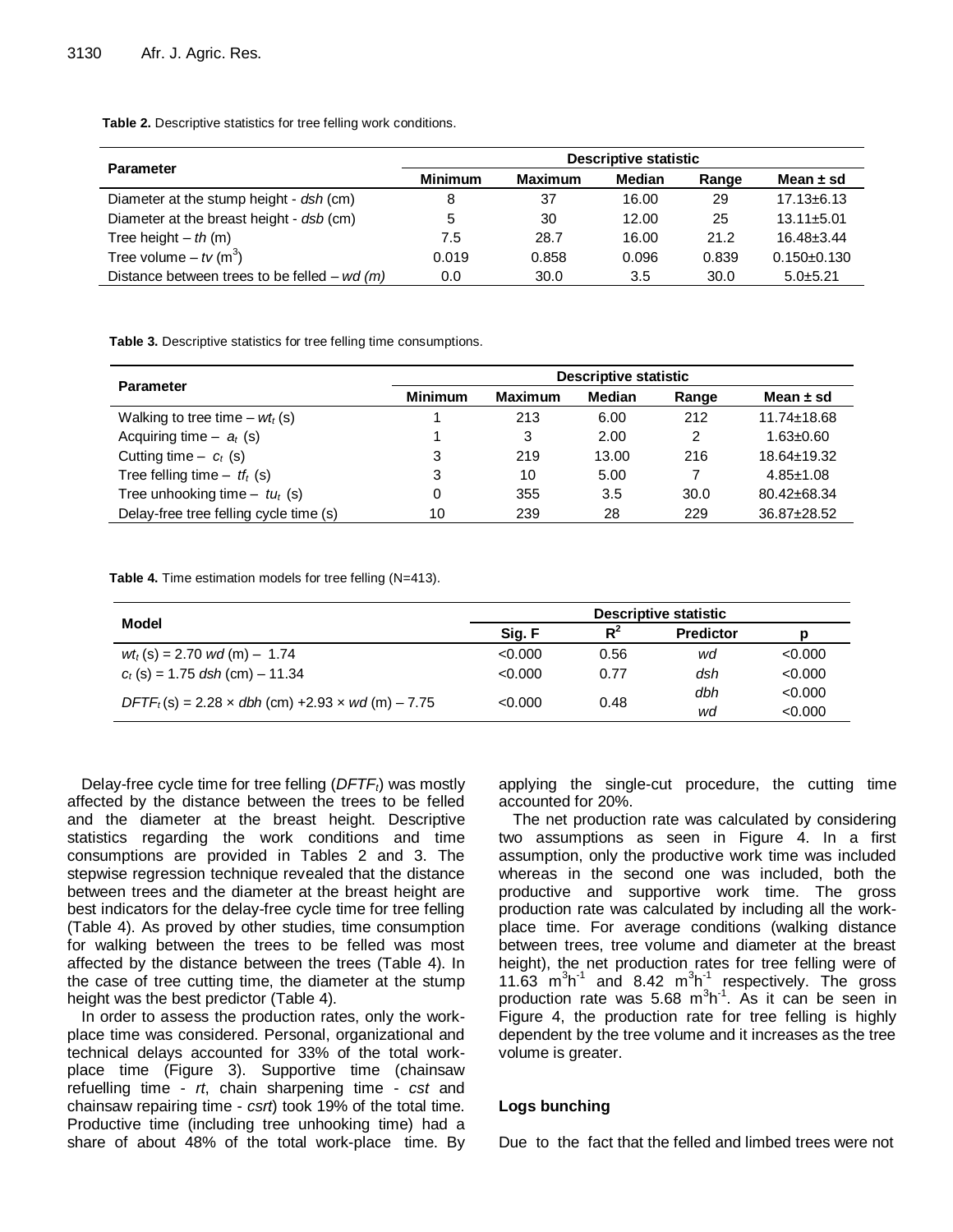

Net production rate by considering only the productive time

- Net production rate by considering productive and supportive time
- --- Gross production rate





**Figure 5.** Bunched logs.

grouped as they resulted after felling and processing, supplementary time was required for grouping the logs in order to form loads for horse logging (Figure 5). This work element was also required when the local slope was increased and the horses could not have access to the logs. Logs' bunching was done by the use of manual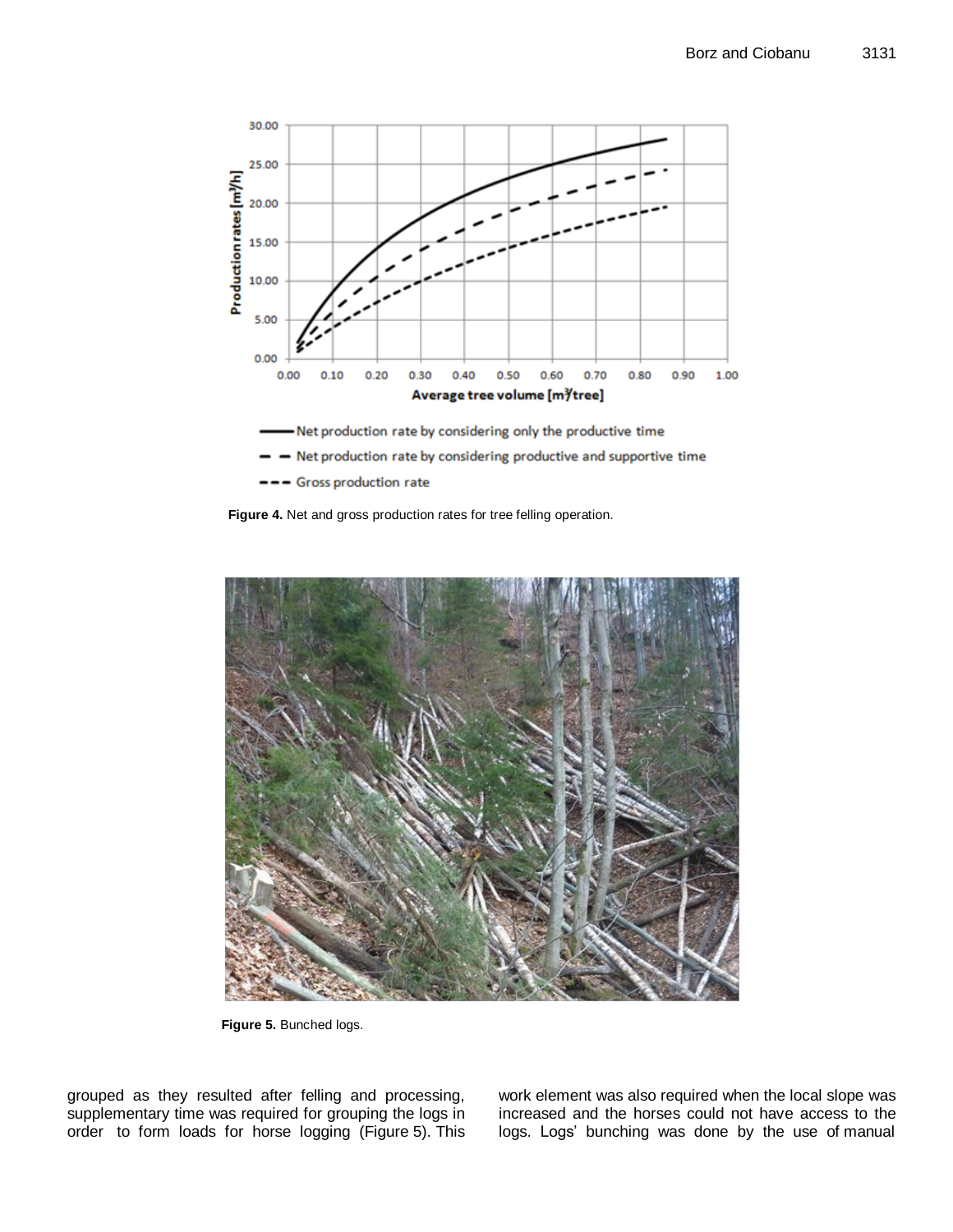**Table 5.** Descriptive statistics for horse logging work conditions.

| <b>Parameter</b>                              | Descriptive statistic |                |               |        |                    |  |
|-----------------------------------------------|-----------------------|----------------|---------------|--------|--------------------|--|
|                                               | <b>Minimum</b>        | <b>Maximum</b> | <b>Median</b> | Range  | Mean $\pm$ sd      |  |
| Diameter at the thinner end<br>(cm)           | 4                     | 24             | 8.32          | 20.00  | $8.32 + 4.13$      |  |
| Diameter at the thicker end<br>(cm)           | 3                     | 39             | 14.00         | 36.00  | 15.18±5.96         |  |
| Log length (m)                                | 1.40                  | 19.50          | 7.50          | 18.10  | $7.71 \pm 2.83$    |  |
| Log volume                                    | 0.01                  | 0.77           | 0.07          | 0.76   | $0.09 + 0.08$      |  |
| Number of logs per load - nl                  | 3                     | 16             | 7.00          | 13.00  | $7.28 \pm 3.05$    |  |
| Load length $ \mathcal{U}(m)$                 | 6.80                  | 19.50          | 11.00         | 12.70  | $11.24 \pm 2.66$   |  |
| Load volume – $lv$ (m <sup>3</sup> )          | 0.243                 | 1.233          | 0.632         | 0.980  | $0.684 \pm 0.197$  |  |
| Logging distance $-$ <i>ld</i> (m)            | 182                   | 402            | 320.00        | 220.00 | $307.23 \pm 65.12$ |  |
| Logging trail slope $-$ ts (%)                | 12                    | 13             | 12.50         | 1.00   | $12.52 \pm 0.47$   |  |
| Number of stops for rest during loaded travel | 0                     | 3              | 1.00          | 3.00   | $0.91 \pm 0.80$    |  |

**Table 6.** Descriptive statistics for horse logging time consumptions.

|                              | Descriptive statistic |                |               |         |                |  |  |
|------------------------------|-----------------------|----------------|---------------|---------|----------------|--|--|
| <b>Parameter</b>             | <b>Minimum</b>        | <b>Maximum</b> | <b>Median</b> | Range   | Mean $\pm$ sd  |  |  |
| Empty travel - $et_t$ (s)    | 250                   | 570            | 408.00        | 320.00  | 407.23±80.45   |  |  |
| Logs attachment - $la_t$ (s) | 45                    | 391            | 139.00        | 346.00  | 157.00±89.84   |  |  |
| Loaded travel - $lt_t$ (s)   | 110                   | 630            | 255.00        | 520.00  | 276.45±111.42  |  |  |
| Logs detachment - $la_t$ (s) | 30                    | 198            | 90.00         | 168.00  | 94.15±44.52    |  |  |
| Delay-free cycle time (s)    | 948                   | 2951           | 1660.00       | 1643.88 | 1671.00±378.36 |  |  |

**Table 7.** Time estimation models for horse logging (N=47).

|                                                                          | Descriptive statistic |       |                  |         |  |
|--------------------------------------------------------------------------|-----------------------|-------|------------------|---------|--|
| <b>Model</b>                                                             | Sig. F                | $R^2$ | <b>Predictor</b> | р       |  |
| $et_t$ (s) = 0.98 <i>ld</i> (m) + 105.37                                 | < 0.000               | 0.63  | ld               | < 0.000 |  |
| $la_t$ (s) = 25.84 nl – 31.01                                            | < 0.000               | 0.77  | nl               | < 0.000 |  |
|                                                                          |                       |       | lv               | < 0.000 |  |
| $t_{t}$ (s) = 132.88 $\sqrt{m^{3}}$ + 1.47 $\sqrt{m}$ (m) – 66.49 ts (%) | < 0.000               | 0.61  |                  |         |  |
|                                                                          |                       |       | ld               | < 0.000 |  |
|                                                                          |                       |       | ts               | < 0.050 |  |
| $Id_t$ (s) = 10.76 nl + 13.83                                            | < 0.000               | 0.54  | nl               | < 0.000 |  |
| $DFLT_t$ (s) = 2.10 <i>ld</i> (m) + 33.05 <i>nl</i> + 56.93              | < 0.000               | 0.59  | ld               | < 0.000 |  |
|                                                                          |                       |       | nl               | < 0.000 |  |

means by a separate team. In average, this work element took 724.28 s for a maximum distance of 15 m. No time prediction model was developed for this work element because the real movement distances for each log could not be recorded in the field. However, the time spent for this element was most affected by the number of logs grouped in order to form a load. The resulted production rate was 3.40  $m^3h^1$ .

# **Horse logging**

Descriptive statistics for the work conditions and time consumptions on work elements for horse logging operation are presented in Tables 5 and 6 respectively. As expected, the best estimation model for a delay-free cycle time  $-$  *DFLT<sub>t</sub>* (Table 7) was the use of logging distance (*ld*) and the number of logs in a load (*nl*). Trail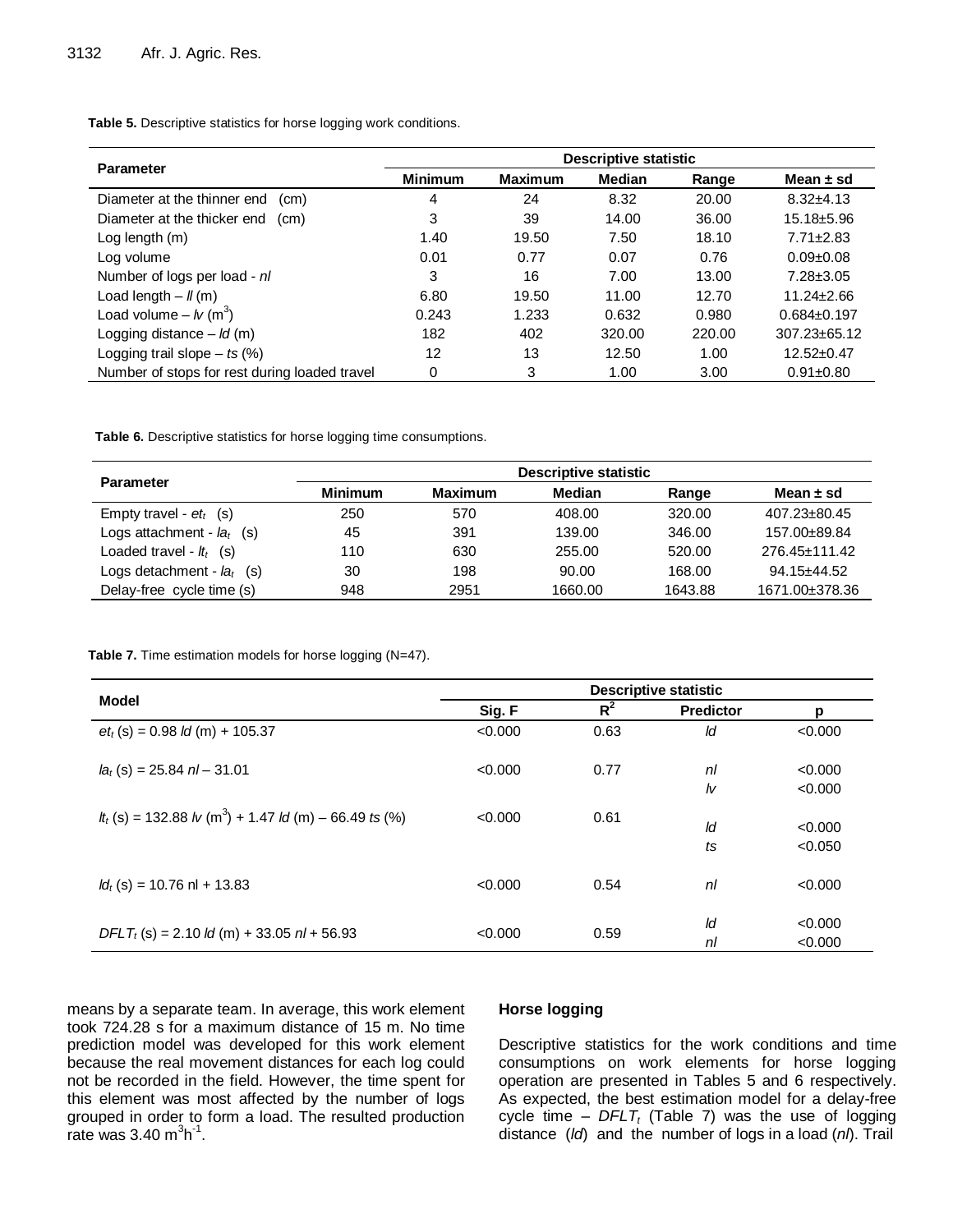

**Figure 6.** Time distribution for horse logging operation.

slope did not have a significant influence on the consumed time for a logging cycle and for the empty travel work element. The empty travel took more time than the loaded travel, mostly due to the higher speed during downhill logging (Table 7). Both load attachment and load detachment time elements were affected by the number of logs in a load (Table 7). Time consumptions for load attachment and detachment accounted for 9 and 5% of the total time (Figure 6). Production rates for the horse logging operations were obtained by dividing the total realized production by the spent time.

The net production rate considered only the delay-free time whereas the net production rate considered the total spent time. The net production rate for the average conditions (logging distance, load volume and number of pieces per load) was 2.63  $m^3h^1$ . However, due to the important share of delays in the logging operation (about 46 % from the total time) the gross production rate was of only 1.44  $m^3h^{-1}$  (1.9 times smaller). Most of the delays occurred for operational and personal reasons.

In Figure 7 is presented the distribution of the net versus gross production rate curves for the studied conditions. As can be seen, production rates in case of horse logging are highly dependent by the logging distance. For instance, in case of an average load of 0.684  $m<sup>3</sup>$ , the net production rate was 1.5 times greater for a logging distance of 200 m by comparison with a logging distance of 400 m.

#### **Logs stacking at landing**

After the load detachment at landing, the worker responsible for horse logging had to group the logs in stacks. This work element was also done by manual means. When beginning a new stack, this work element was not required anymore. The time consumption was mostly affected by the number of logs in the load and the height at which the log had to be stacked. In average, time spent for this work element was 266.79 s (for average work conditions of 7.28 logs per load and 0.09 m<sup>3</sup>/log). This work element was not affected by delays. Consequently, a production rate of  $9.19 \text{ m}^3\text{h}^1$  was obtained.

#### **DISCUSSION AND CONCLUSION**

Tree felling using chainsaws followed by horse logging is a practise conducted in many countries. In Romania for example, this harvesting system is mostly applied in very young and dense stands where thinning operations are done.

When applying the single-cut felling procedure, the time consumption was mostly affected by the breast diameter and the distance between the trees to be felled. This result was confirmed by those of other studies (Kluender and Stokes, 1996; Wang et al., 2004; Behjou et al., 2009;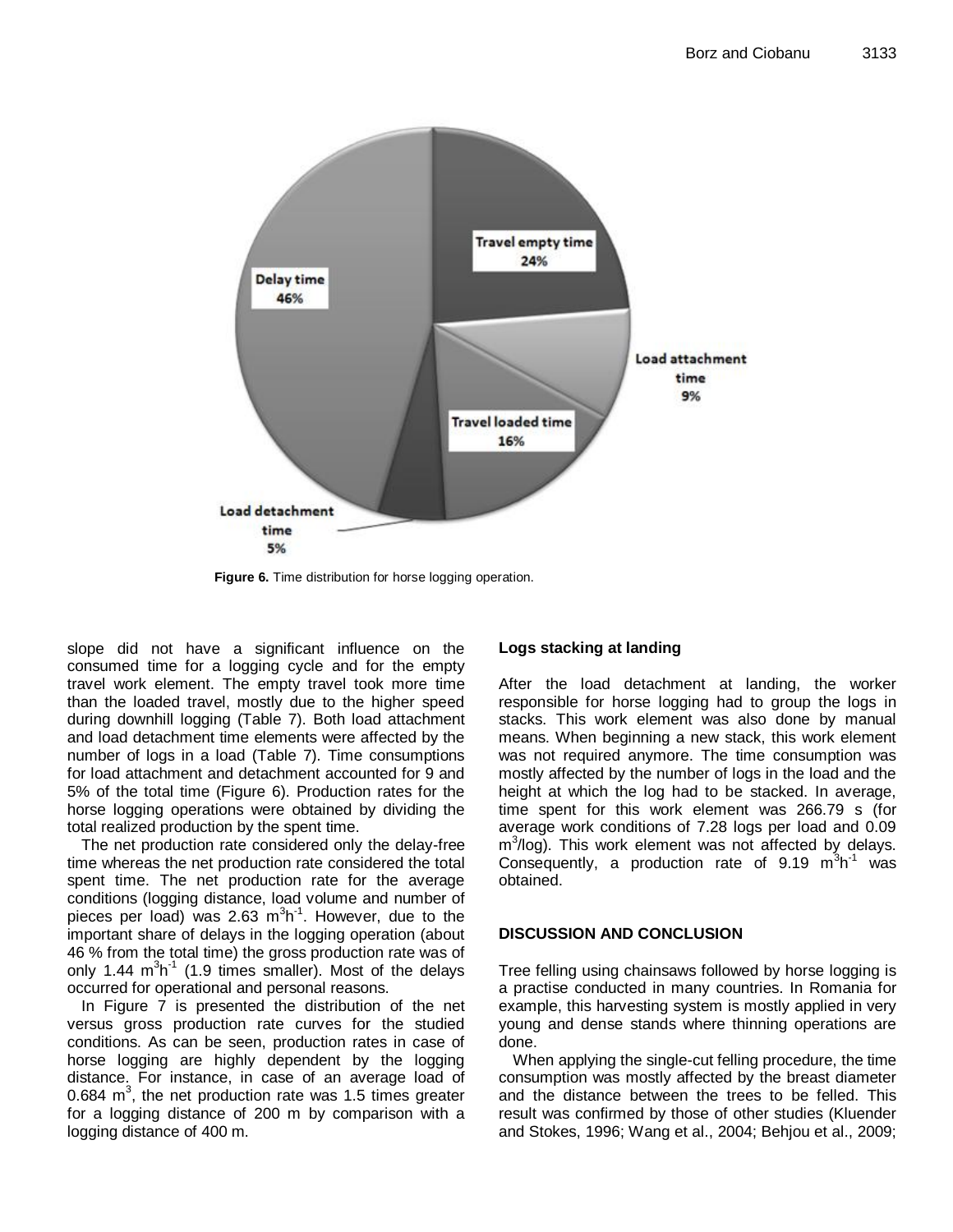

**Figure 7.** Net versus gross production rates for horse logging operation.

Mousavi et al., 2011; Çalışkan, 2012). However, when comparing with other results, the differentiation is made by the regression equation coefficients and intercepts, as a result of different study conditions and applied procedures for tree felling, which is, ultimately translated in much smaller production rates for the conditions covered in this study. This is mostly the consequence of much reduced volumes per tree as well as of more difficult work conditions which were specific to this study. Tree unhooking after felling has not been reported until now as a necessary work element, probably due to the increased distances between the trees (mature stands), when the feller could choose more accurately the felling direction. This is true in case of most of the studies done so far (Behjou et al., 2009; Mousavi et al., 2011; Çalışkan, 2012). However, in the present study, this was not possible at any moment when the feller had to deal with a very dense stand. Consequently, additional time had to be considered for this study purpose. Delay time (33%) was far greater than that stated by other studies. Some of the mentioned studies reported delay times between 6% (Behjou et al., 2009) and 24% (Ghaffarian and Shobani, 2007). The important share of the delays in the present study was the consequence of the increased slope of terrain, which required more stops for resting. However, in this category was included also the time for meals which took less than one hour each day. 19% of the total time was spent as supportive time. Due to the work conditions it was absolutely necessary to stop the work for refuelling, chain sharpening and chainsaw repairing. If the production rates for tree felling are to be compared with those presented by other studies, they are quite close by those reported by Çalışkan (2012). However, Çalışkan (2012) studied tree felling by applying quite different procedures for an average breast diameter of 81.53 cm. Other studies reported results for average diameters which were greater than that of the present study (Behjou et al., 2009; Ghaffarian et al., 2012).

One of the main peculiarities of this study was the necessity to bunch the logs before the horse logging operation. For this reason, a supplementary work time was required for all the studied work cycles. The production rate for this work element was very small  $(3.40 \text{ m}^3 \text{h}^1)$  and it was affected mostly by the reduced volumes per logs (0.09  $m^3$ ), movement distance and the involvement of manual labour. In the case of horse logging, it was quite obvious that the logging distance will affect the consumed time. This was previously demonstrated by other studies (Jourgholami et al. 2010; Magagnotti and Spinelli, 2011a).

However, this study demonstrated that, along with the logging distance, the number of pieces contained in a load affected significantly the consumed time. This was mostly, the effect of the consumed time for the load attachment, which was considerably high when the number of logs which formed a load was increased (the mean was of 7.28 logs/load). Nevertheless, the load volume did not affect significantly the consumed time. This could be related with the reduced mean volumes per load (0.684  $m<sup>3</sup>$ ). The gross production rates were greater than those reported by Magagnotti and Spinelli (2011a), for a single man crew even if the average logging distance was smaller in the second case. This could be the effect of increased volumes per load which in the